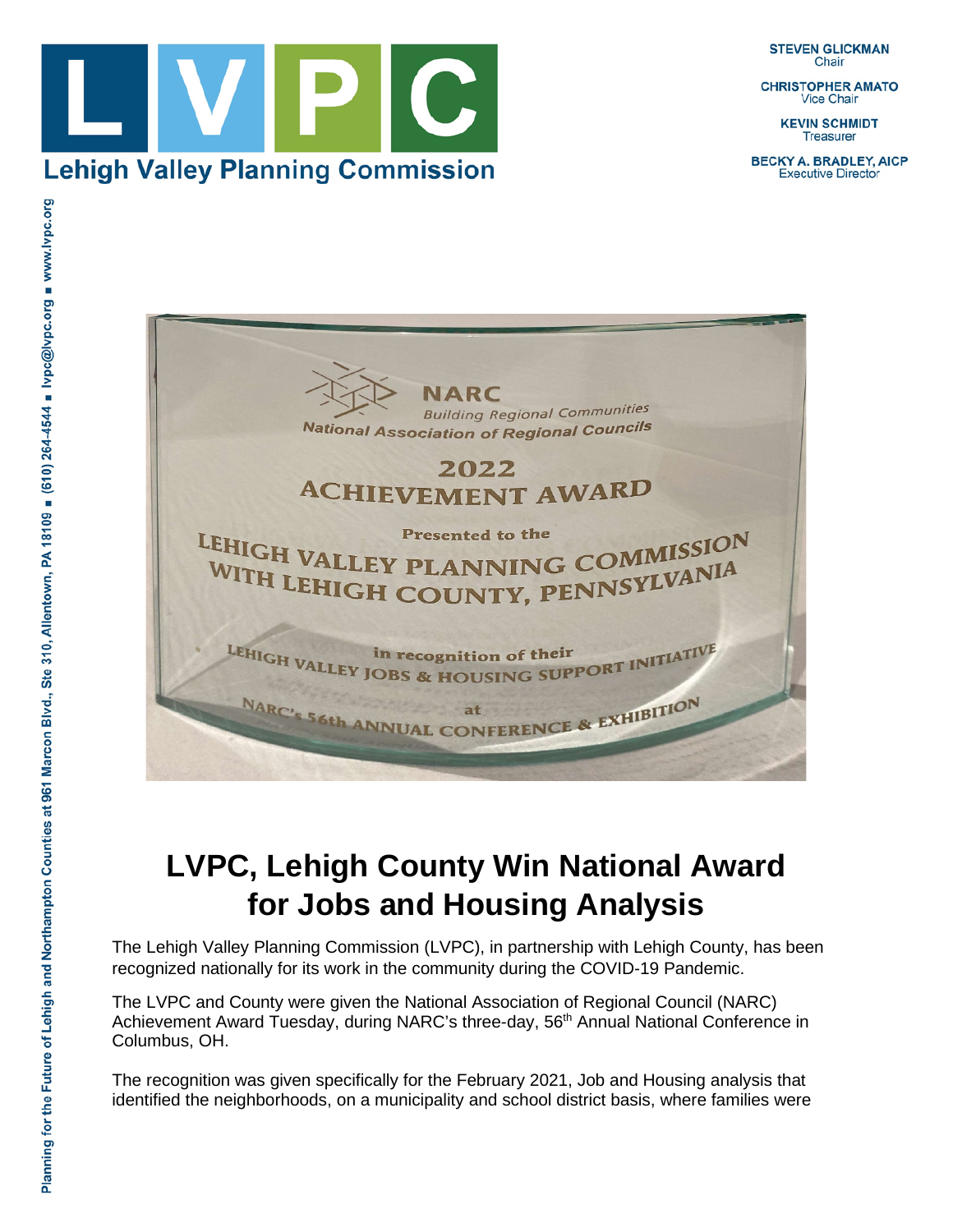most likely to struggle with job and housing loss during the COVID-19 Pandemic. It included data on the number of households that were struggling with housing costs and jobs most likely threatened by the pandemic.

The analysis helped the county determine how to target it CARES Act and American Rescue Plan funds to where it is needed most, including allocations to the Cedarbrook elder care facilities, small businesses and equity communities.

Lehigh County funded the Valleywide analysis, done by the LVPC in partnership with the Federal Reserve Bank of Philadelphia. The award announcement was given during a ceremony at the Columbus Clippers AAA baseball park and displayed on the outfield scoreboard.

The analysis and data can be found at lvpc.org/data-lv-housing. It came as a shock to Lehigh County Executive Phillips Armstrong, who was attending the conference during the ceremony Tuesday evening.

"I'm so proud of all the hard work done by the LVPC and the cooperation with Lehigh County that made this award possible," Armstrong said shortly after the announcement.

NARC, which represents more than 150 regional councils, governments and agencies across the nation, holds the conference annually to share best practices and recognize "excellence in programs and services of regional councils and metropolitan planning organizations across the country." Also receiving NARC's Achievement Award were Miami Valley Regional Planning and East Texas Council of Governments

"The work that Lehigh County sponsored on behalf of the entire region helps us understand at what price ranges and where we need housing most," said LVPC Executive Director Becky Bradley. "It's imperative that housing is matched with incomes and this work has helped increase housing production and supported investments in critical housing facilities like the Cedarbrook Eldercare facility."

The award comes a year after Bradley was awarded NARC's highest award, the Walter Scheiber Leadership Award, for pivoting the organization's central mission of managing the region's growth while planning for its future to include helping the community through the COVID-19 Pandemic.

The 2022 conference wrapped up Wednesday afternoon. Also during the conference, Armstrong was re-elected to the NARC board of directors, representing Pennsylvania, Delaware, New Jersey and New York. Bradley was re-elected to NARC's Executive Directors Council.